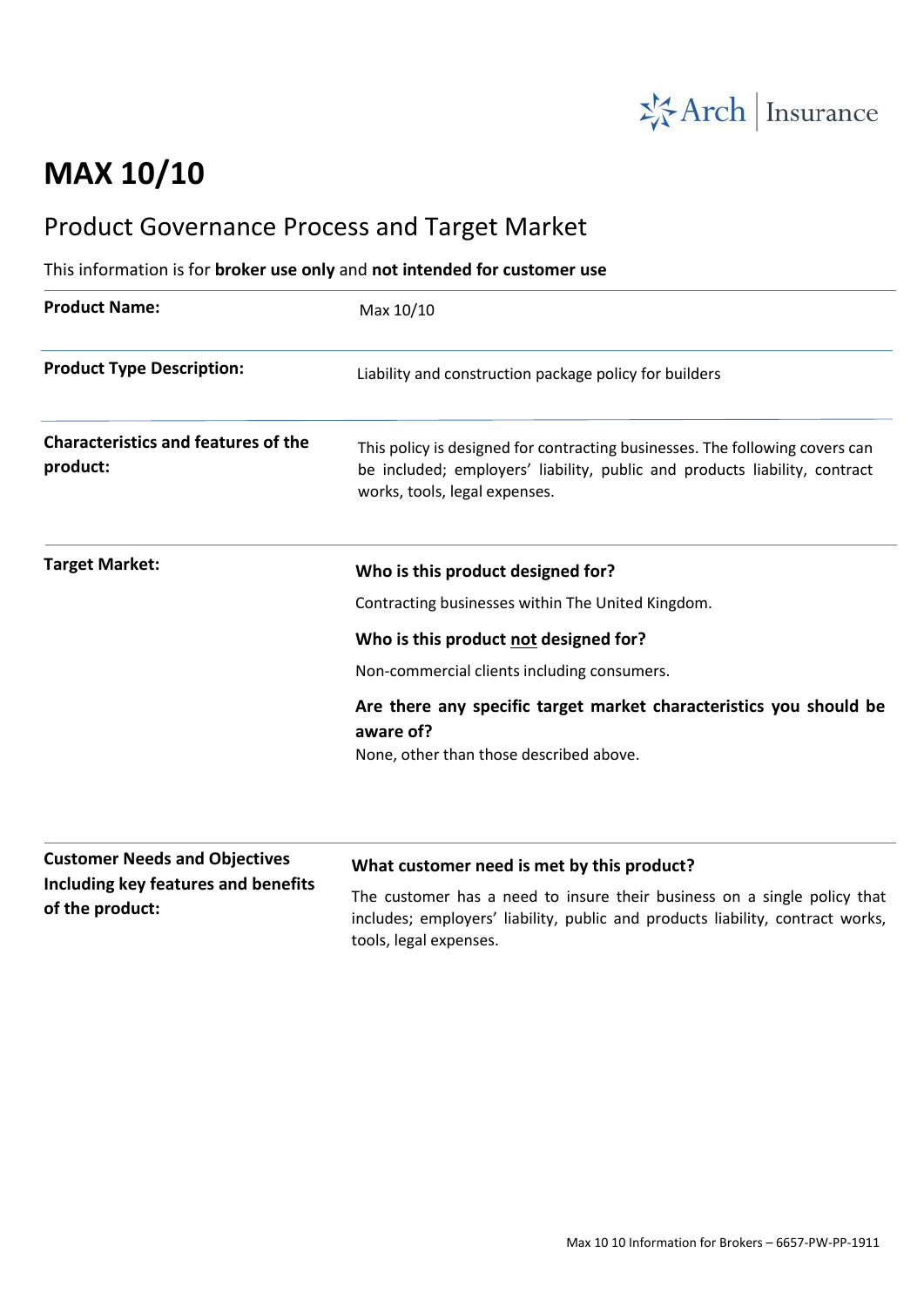| <b>Distribution Strategy:</b> | <b>Distribution Channel(s):</b>                                                                                                                                                                                                                                                                                                                                                                                                                                                             |
|-------------------------------|---------------------------------------------------------------------------------------------------------------------------------------------------------------------------------------------------------------------------------------------------------------------------------------------------------------------------------------------------------------------------------------------------------------------------------------------------------------------------------------------|
|                               | Broker (Open Market)                                                                                                                                                                                                                                                                                                                                                                                                                                                                        |
|                               |                                                                                                                                                                                                                                                                                                                                                                                                                                                                                             |
|                               | <b>Distribution Method(s):</b><br>Face to Face, telephone, and email.                                                                                                                                                                                                                                                                                                                                                                                                                       |
|                               |                                                                                                                                                                                                                                                                                                                                                                                                                                                                                             |
|                               | <b>Advised/Non-Advised Sale(s):</b><br>This product should be sold in line with FCA regulations and should be sold<br>with advice.                                                                                                                                                                                                                                                                                                                                                          |
| How value is assessed:        | Product Value is the relationship between the overall price to the customer and<br>the quality of the product(s) and or services provided. To ensure that products<br>are compatible with the needs, objectives, interests and characteristics of the<br>target market, Arch has processes in place to assess its insurance products<br>through a number of internal metrics as well as external analysis.                                                                                  |
|                               | This includes consideration of the distribution method of the product, the<br>remuneration arrangements that are in place throughout the distribution chain<br>as well as the benefits the product delivers to the end customer.                                                                                                                                                                                                                                                            |
|                               | You should be satisfied that, in offering this product, it meets the fair value<br>expectations. Should you become aware of any information that leads you to<br>believe the product is not offering fair value, please contact Arch without delay.                                                                                                                                                                                                                                         |
| <b>Product Testing:</b>       | Arch has in place various processes to test products;                                                                                                                                                                                                                                                                                                                                                                                                                                       |
|                               | prior to bringing to the market;<br>٠                                                                                                                                                                                                                                                                                                                                                                                                                                                       |
|                               | where there is a significant adaptation of the product;<br>$\bullet$                                                                                                                                                                                                                                                                                                                                                                                                                        |
|                               | when the target market changes significantly.<br>٠                                                                                                                                                                                                                                                                                                                                                                                                                                          |
|                               | Over its lifetime testing will look into whether a product over its lifetime meets<br>the identified needs, objectives and characteristics of the target market.<br>Testing is carried out in both a qualitative and quantitative manner. This may<br>include - but is not limited to - areas such as examination of complaints, claims,<br>claim declinatures, policy cancellations, retention rates, loss ratio analysis and<br>external analysis/benchmarking against existing products. |
|                               | The presence of vulnerable customer characteristics will be reviewed at<br>Product Development stage and throughout the ongoing Product Review<br>Process.                                                                                                                                                                                                                                                                                                                                  |
|                               | Information for brokers and other distribution partners                                                                                                                                                                                                                                                                                                                                                                                                                                     |
|                               | We may request information from you to be able to evidence that our products<br>are being distributed correctly, are performing as expected and continue to<br>offer fair value - examples of this could be evidence that the product has been<br>sold to the right target market or complaints received relating to the product.<br>We will endeavour to provide adequate notice where we seek this information<br>from you.                                                               |